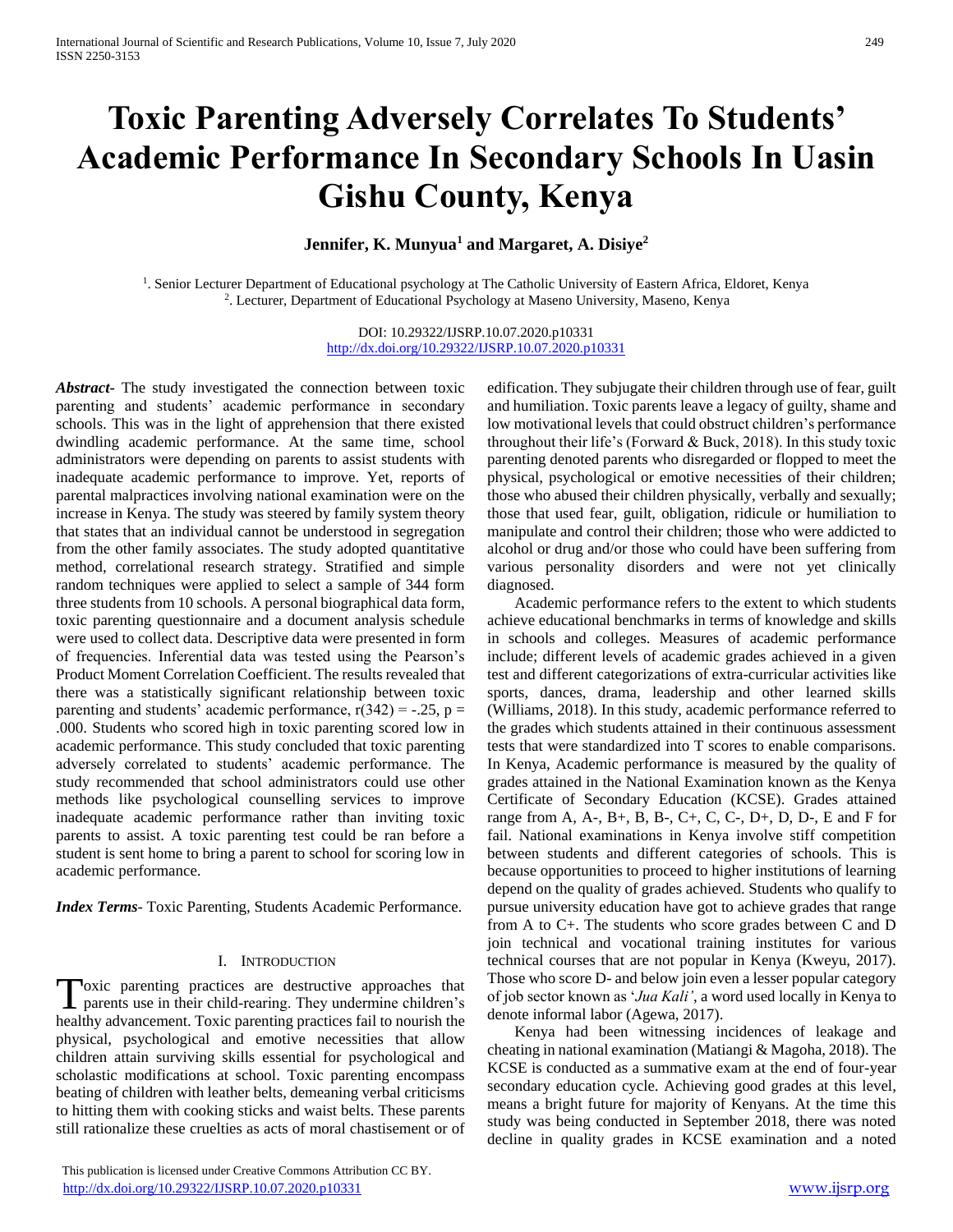disparity in academic performance between schools and regions (Ouma, 2016). Just like there had been dwindling academic performance, parents also had increased malpractices to do with their children's examination behaviors. For example, Chege (2018) highlighted that there were trends of parental brutality on children for poor academic results urging them to stop basing their children's worth on examination results. Some children commit suicide on realizing that their results were not exactly what they had expected (Makokha, 2018).

## II. TOXIC PARENTING AND ACADEMIC PERFORMANCE

 From the literature reviewed, the researchers noted that, the changing nature of work, technology and competition in job market had outpaced what Kenyan education system provided for students (Okoth, 2017). That was in spite of the efforts that had been put in place by educators and communities to improve the quality and quantity of educational institution and standards (Ministry of Education, 2019). As a result, most of Kenyan schools were experiencing increasing pressure from the government and business leaders to raise academic standards for all students in terms of producing quality academic grades (Matiangi & Makoha, 2018; Ayiro, 2016).

 A study was conducted by Wenzlaff and Eisenberg (2018) on parental restrictiveness of negative emotions among children and how it affected them in future. The study established that negative emotional restrictiveness was like sowing seeds of thought suppression. The researchers argued that parents planted mental and emotional seeds in children. The seeds grew as the children grew up. In some families, the seeds planted were made up of love, respect and independence. In other families, parents planted seeds of fear, obligation, guilt and restrictiveness of negative emotional expression. The study concluded that restricted expression of negative emotions, produced children with emotional problems and social skills deficits. They recommended that, parental restrictiveness should not be practiced as it resulted in maladaptive learning and unrealistic expectations, aspects that were not good for academic performance.

 In a report by Hart (2017), helping children to develop good attitudes and values was far more import than giving them items. This was because different types of behavioral seeds planted by parents' actions towards their children became consistent and dominant in children's life. Toxic environments caused severe emotional damage to innocent children. In Maryland and South Carolina, USA, parents of truant students were made to attend school with their children. It was observed that when the parents' attitude towards education changed, the children's attitude and behavior also got modified (Bowen, 2019). These aspects of behavior are supported by the principles of Family Systems Theory by Bowen (2019) that guided this study.

 A qualitative survey was conducted by Metz (2018) in Canton and Hamilton desegregated schools in U.S.A. Through interviews, the researcher established that students were more preoccupied with the factors that were sensitive to human decency and sense of fairness with which they were treated, than other aspects of school activities. The study also revealed that teacher-student conflicts were a result of authoritarian and coercive controls than teachers' race. Maccoby (2017) conducted a study on students' attitude towards teachers' and the reasons behind the attitudes. The study

 This publication is licensed under Creative Commons Attribution CC BY. <http://dx.doi.org/10.29322/IJSRP.10.07.2020.p10331> [www.ijsrp.org](http://ijsrp.org/)

established that harsh, discriminative and inconsistent implementation of school rules, standards and procedures made students come to logger heads with teachers and poor academic. The study concluded that home atmosphere also affected how children viewed teachers and how they performed in school academically, socially and even morally.

 A study by Baumrind (2012) on parent-child relations and parenting styles on adolescent competences, revealed that there were three types of child rearing practices that were named democratic, autocratic and Laissez-faire. She correlated the practices to the competence, independence and responsibility. She noted that two kinds of parenting styles, autocratic parents and permissive parents, had negative effect on their children's academic performance. She also noted that independence and orientation in girls was clearly associated with democratic upbringing. She further noted that parents who provided the most enriched environment were democratic parents, such children had the most purposive children.

 A study by Walberg (2015) investigated many variables and came to a conclusion that academic achievements and outcomes were determined by psychological characteristics of individual students and their immediate environments. This was regardless of whether outcomes were cognitive, behavioral or attitudinal. A study by Mafla (2019). On influence of student's self-efficacy on academic performance was conducted among Colombian Dental Students. The study established that academic efficacy was positively associated with academic performance. The study also revealed that female students had stronger association then male students. Another study by Tissingtons (2019), concluded that poverty in families directly affected students' academic success. Low academic achievement had close relationship with low socioeconomic status.

 A study by (Hojo, 2012) in Japan investigated determinants of academic performance. The study established that family backgrounds had a strong influence on academic results, but was insignificant when the students were ranked on merit. Another study by Sothan (2018), in Cambodia used a multivariate regression analysis which indicated that entry grade, English ability, class attendance, study effort, academic efficacy and family socio-economic status were positively associated with academic performance. There was no evidence that age, gender, household location, parental education, parental involvement and teacher evaluation had any influence. The study established that term-time employments and family-size had an adverse impact on academic performance. The study concluded that personal backgrounds played potential role in predicting academic performance of students. In Turkey, a study by Kristo, Büşra, Öztag and Sikalidis (2020) investigated effects of eating habits on quality of scholastic performance among adolescents in high school. The study was conducted in 29 cities, and with a sample size of 298 participants. A correlation revealed some association between eating habits and scholastic scores. The study concluded that there was some association of quality of eating habits, although data was limited on the topic on quality of eating in Turkey.

 In Africa, Ada and Anake (2015) investigated effects of child abuse on students' academic performance in Nigeria. This was in light of concern that there existed alarming endless cries of students who had been hurt and maltreated in the society. The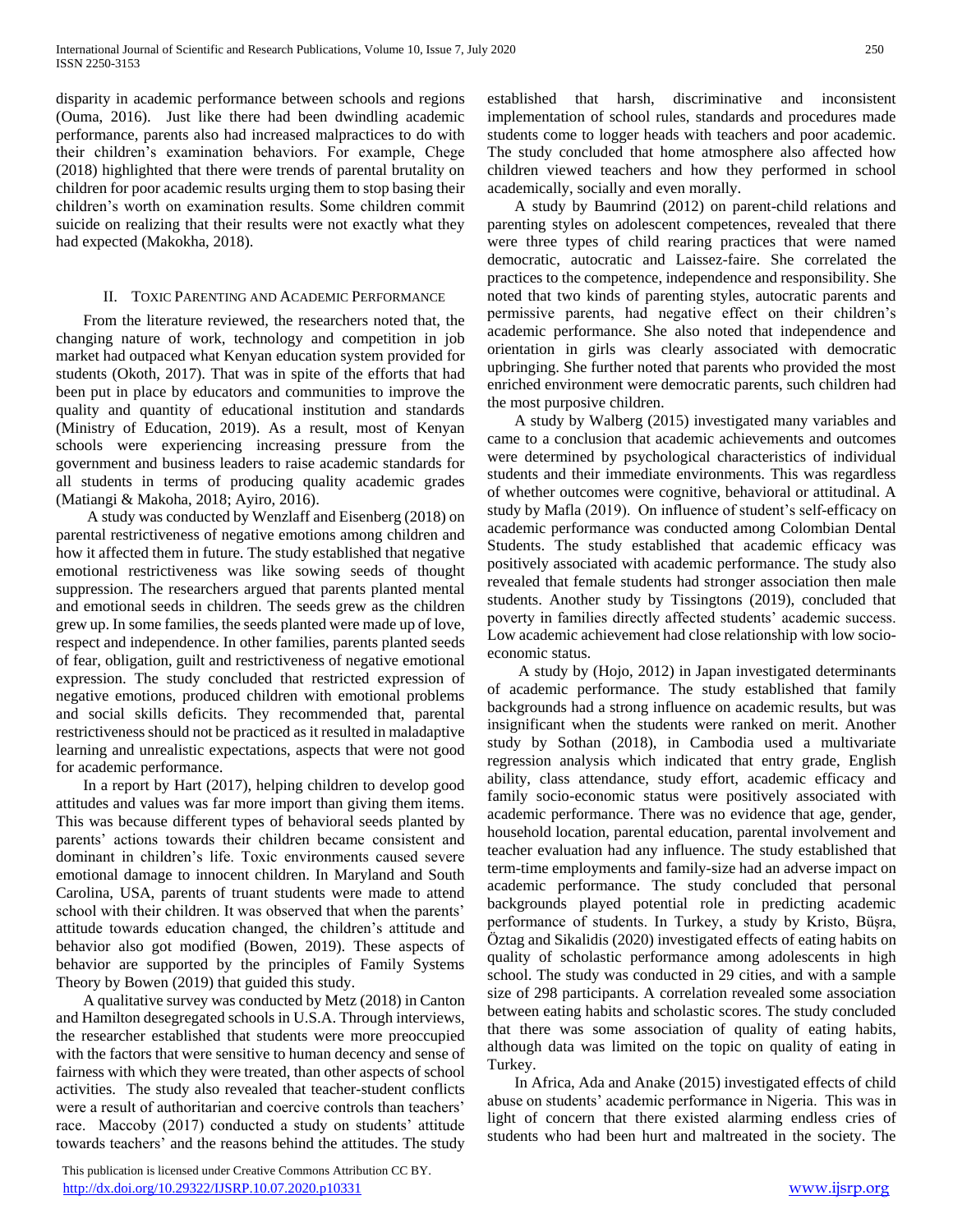result of the analysis revealed that child physical and sexual abuse were negatively related to students' academic performance. The findings implied that children who were sexually and physically abused had low academic performance compared to students who were not abused. The findings concurred with Kashahu, Osmanaga and Bushati (2014) study on the relationship between parenting styles and students' academic achievement in Tirana State, Nigeria. The study established that authoritarian parenting styles had negative effects on the students' academic performance while authoritative parenting showed more successful results in terms of academic performance. Okango (2018) conducted a study in Uganda on effects of family conditions due to poverty on preschool children's academic performance, and found a strong relationship.

 In Kenya, there has been a lot of interest in research regarding academic performance. For example, Wambui (2017) investigated factors that influenced boy child's academic performance in Kirinyaga County in Kenya. The study investigated whether variables like family background, teacher-student ratio, peer pressure, availability of school resources and students' attitude towards academics had influence on academic performance. The study established that teacher-student ratio and family background that included parental level of education, alcohol and drug abuse and poor role modeling affected academic performance negatively. Another study by Odude (2013), investigated factors influencing academic performance in KCSE in private schools in Westlands Division in Nairobi, Kenya. The study concluded that teachers' experience had key influence on academic performance. A study by Musyoka (2018) established that school based factors like physical facilities and supervisory role of head-teachers had significant relationship with academic performance of students. Njoroge (2014) investigated discipline as a factor that affects academic performance and established that lack of self-discipline among students resulted in poor academic performance.

 Thus this study sought to investigate the relationship between toxic parenting and academic performance. The researchers hypothesized that there was a significant relationship between toxic parenting and academic performance. The aim of this study was to sensitize school administrators regarding toxic parenting. This knowledge would assist them not to over-rely on parents regarding improvement of their children's academic performance. There was need for parents and students to aim at working hard towards self-employment than concentrating on getting grades for job-seeking. The research question was; what relationship existed between toxic parenting and academic performance of students in secondary schools.

## III. STATEMENT OF THE PROBLEM

 The researchers got concerned regarding continued poor academic performance among secondary school students (Matiangi & Makoha, 2017). The problem was that majority of parents in Kenya, went into extreme pains to make sure that their children passed national examinations (Ayiro, 2016). Some parents would join exam cheating and corrupt cartels who sold papers before due date to make their children pass exams (Matiangi, 2017). Other parents paid individuals to do exams for their children (Kweyu, 2018). Other parents used verbal, physical

and psychological abuse to force their children to work harder to get better grades. Ironically, school administrators and teachers in majority of secondary schools in Kenya tended to over-rely on parents' capacity to assist in improving their children's academic performance. This assumption was based on the belief that all the parents possess the capacity to provide appropriate moral guidance and counselling (Ministry of Education, 2019).

 The reviewed studies had been conducted in other countries (Mojo, 2012; Kristo, Busra, Oztag & Sikalidis, 2020 and Baumrind, 2012). Other studies were conducted in other geographical regions in Africa (Musyoka, 2018; Njoroge, 2014; Okango 2018) among others. Therefore, there existed literature gap on the topic of toxic parenting and academic performance. There was need to conduct an investigation into the relationship that existed between toxic parenting and students' academic performance in secondary schools in Gishu County, Kenya. The study aimed at providing an explanation to the declining academic performance in spite of using parents to assist improve grades among secondary school students.

## IV. RESEARCH METHODOLOGY

 The study was carried out among secondary schools in Uasin Gishu County in the republic of Kenya. The researcher preferred the area because it has a total of 147 registered public secondary schools that belong to different types and categories. The study adopted correlational research design because all the variables were not manipulated. The study targeted a total of 9147 Form 3 students. They included 5292 boys and 3855 girls. The study employed stratified random sampling technique and simple random sampling technique to select a sample of 344 students to be involved in the study. Data were collected by the use of 24 items toxic parenting questionnaire, personal biographical form that had seven items and a document analysis schedule regarding test results lists. To establish the reliability of the questionnaire, a test re-test was conducted in a pilot study. Pilot study was done in three schools from Uasin Gishu. The reliability coefficient was determined using Pearson's Product Moment Correlation Coefficient. The correlation coefficient obtained for toxic parenting questionnaire was  $r = .80$ . Ethical considerations were observed. The data was analyzed using Statistical Package for Social Science (SPSS). The descriptive statistics like frequencies were presented to explain the demographic characteristics of participants. Pearson's product moment correlation (*r*) was the statistical test that was used to test the hypothesis. The mean score of toxic parenting and mean score of academic performance were computed and the results were established.

## V. RESULTS

## **Demographic Description of Participants**

 The sample size for this study comprised 344 participants drawn from the selected 10 secondary schools (simple-sex boarding and mixed-day) from Uasin Gishu County, Kenya. Therefore, responses from 344 participants were analyzed in the study. The participants were Form 3 male and female students. The demographics of the participants are shown in Table 1.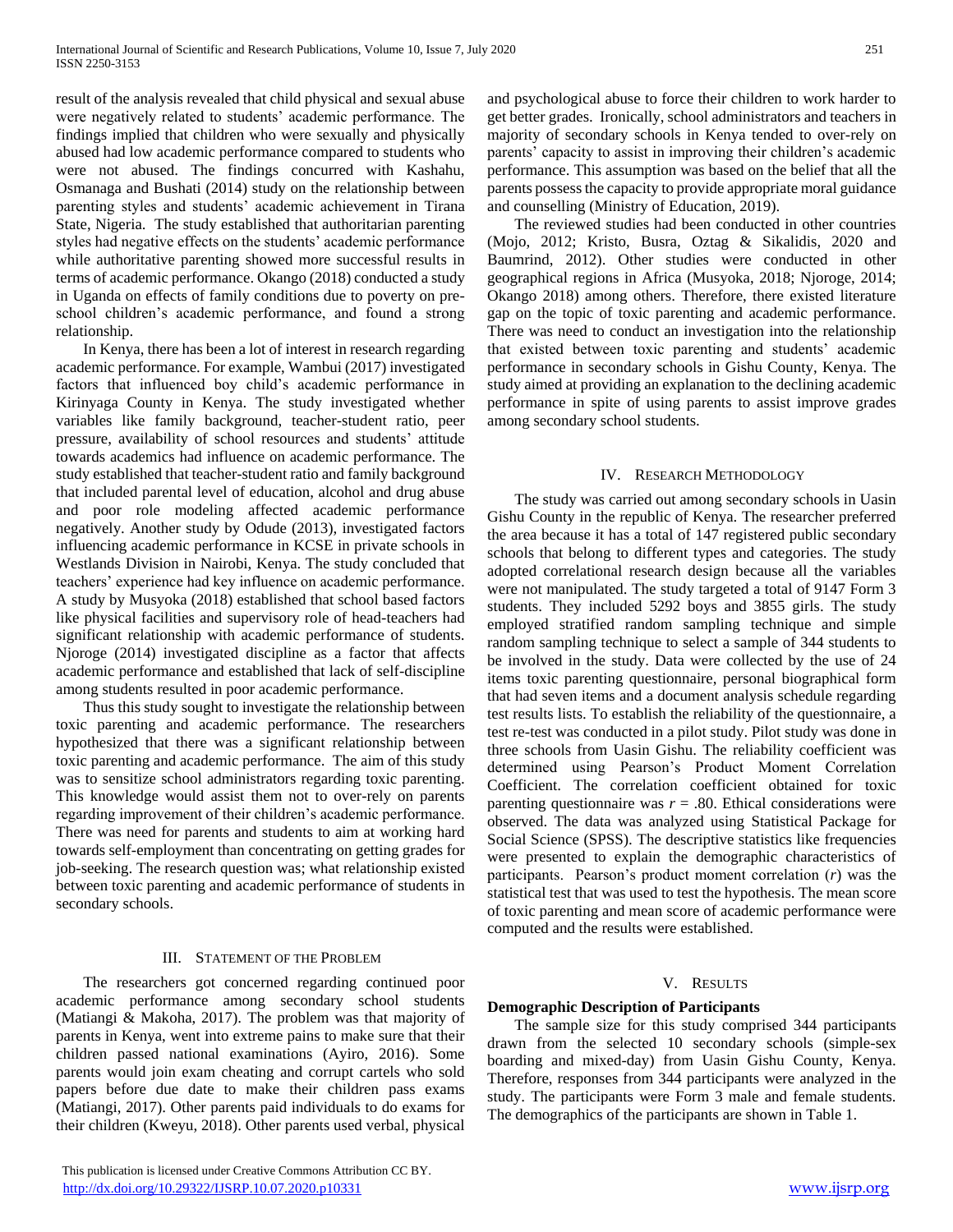|                       | <del>Gender</del> |               |                 |  |  |
|-----------------------|-------------------|---------------|-----------------|--|--|
| <b>Type of School</b> |                   | <b>Female</b> | <del>Male</del> |  |  |
| Single sex boarding   | 80                | 09            |                 |  |  |
| Mixed day             | 164               | 63            | 101             |  |  |
| Total                 | 344               | 172           | 172             |  |  |
|                       |                   |               |                 |  |  |

**Table 1 Type of School and Gender**

 The study established that male students were less compared to the number of female students. This was because the number of boys boarding schools were fewer than those of girls in Uasin Gishu County in Kenya. While in mixed-day schools boys were more than girls. Implying that parent's preferred to take girls to boarding schools than they did boys. This could mean that girls were considered to be safer in boarding schools than in mixed day schools.

#### **Toxic Parenting and Students' Academic Performance**

 The study objective was to investigate the relationship between toxic parenting and students' academic performance. The **Table 2** 

#### **Toxic Parenting and Academic Performance**

study hypothesis stated that; there was a significant relationship between toxic parenting and academic performance. To test this hypothesis, the students' toxic parenting questionnaire was administered to the participants and their responses were scored. The academic performance of the participants was calculated from the participants examination results recorded in the personal biographical form item seven and eight. The grades were converted into T-scores to standardize them. The scores of toxic parenting and students' academic performance were correlated using Pearson's Product Correlation Coefficient and the following results were established as shown in Table 2

| Pearson Correlations<br><b>Toxic Parenting</b> | <b>Toxic Parenting</b> | Academic Performance<br>$-.25$ |
|------------------------------------------------|------------------------|--------------------------------|
| Academic Performance                           | $-.25$                 |                                |

 From Table 2, the results shows that there was a statistically significant relationship between toxic parenting and students' academic performance,  $r(342) = -.25$ ,  $p = .000$ . From the results, the null hypothesis was rejected. The implication of the results was that when the level of toxic parenting was high, the academic performance of the students was low. That was to say that the level of toxic parenting was inversely proportional to the academic performance of the students. Therefore students from families with high level of toxic parenting were disadvantaged in relation to academic performance. Students who did not experience toxic parenting had high scores in academics. The findings were supported by a study by Walberg (2015) that attributed academic performance to psychological characteristics of individual students and their immediate environments. The study finding also revealed that students who scored low on toxic parenting were emotionally and psychologically comfortable to concentrate in academic work at school.

 The finding was also consistent with results of several other related studies (Hojo, 2012; Ada & Anake, 2015; Musyoka 2018) the studies established that circumstances within families had relationship with academic performance. The findings supported results of Wenzlaff a Eisenberg (2018) that established that parental emotional restrictiveness resulted in thought suppression and deficits in learning of social skills. They concluded that parental restrictiveness of negative emotions leads to maladaptive

 This publication is licensed under Creative Commons Attribution CC BY. <http://dx.doi.org/10.29322/IJSRP.10.07.2020.p10331> [www.ijsrp.org](http://ijsrp.org/)

learning and unrealistic expectations just like children of toxic parents. Toxic parents do not respect children's feelings or abilities. These parents can encourage their children to cheat in exams (kweyu, 2018). The finding was also supported by Kashahu et al (2014) who studied the relationship between parenting styles and students' academic achievement. Their study established that students from parents with authoritative parenting style performed better compared to students who parents had authoritarian parenting style. However, this study differed with Musyoka (2018) who found that school factors and supervisory role of headteachers had greater influence on academic performance than family background. This study found that toxic parenting had adverse relationship with academic performance.

#### VI. CONCLUSIONS

 The study concluded that toxic parenting had a significant relationship with academic performance. Students who scored high in toxic parenting scored low in academic performance. The students who scored low on toxic parenting, scored high on academic performance. This study concluded that toxic parenting adversely correlated with students' academic performance in secondary schools. Such students did not develop interest in school or in school work and they also lacked motivation to work. The study recommended that the school administrators could use